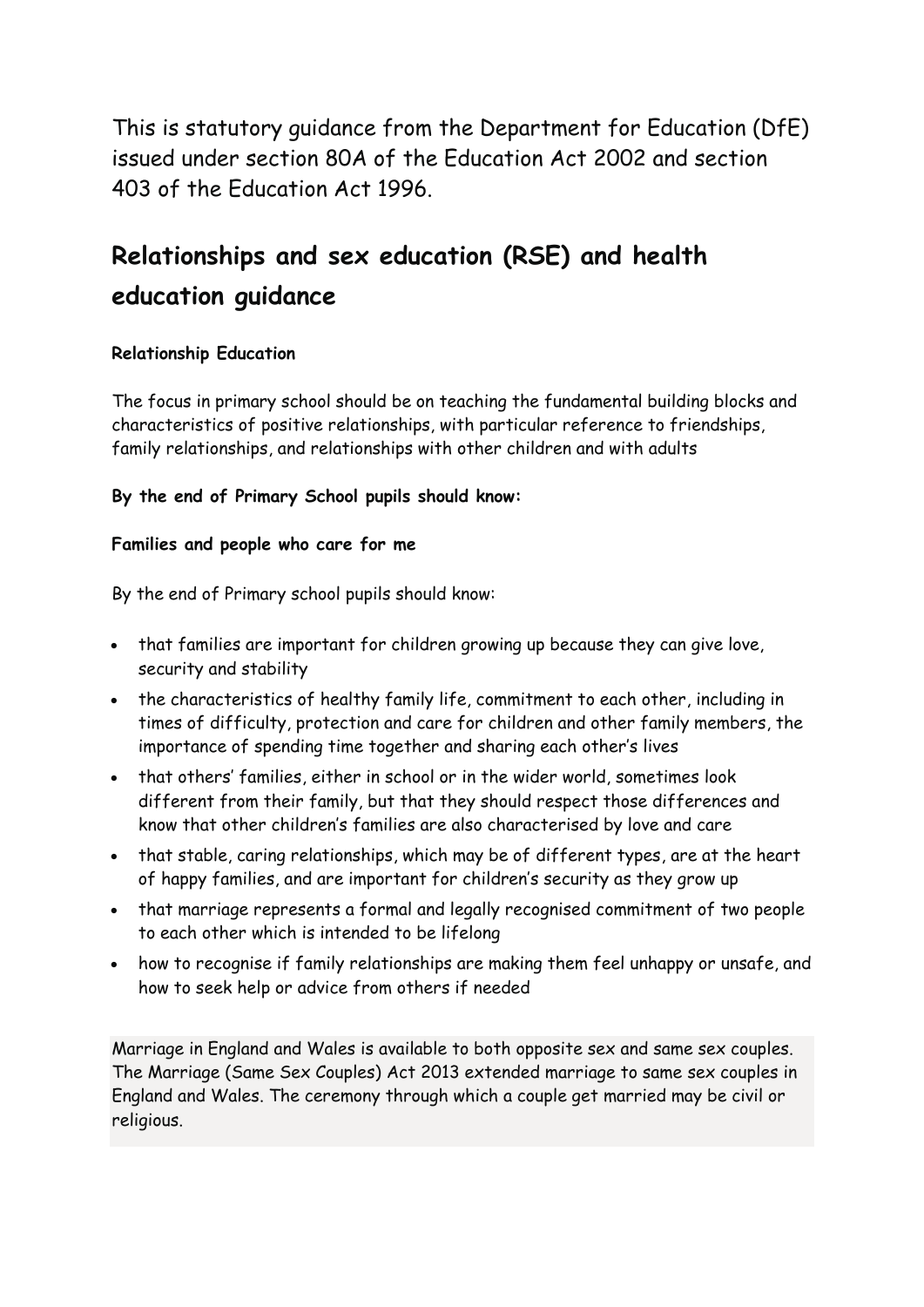## **Caring friendships**

By the end of Primary school pupils should know:

- how important friendships are in making us feel happy and secure, and how people choose and make friends
- the characteristics of friendships, including mutual respect, truthfulness, trustworthiness, loyalty, kindness, generosity, trust, sharing interests and experiences and support with problems and difficulties
- that healthy friendships are positive and welcoming towards others, and do not make others feel lonely or excluded
- that most friendships have ups and downs, and that these can often be worked through so that the friendship is repaired or even strengthened, and that resorting to violence is never right
- how to recognise who to trust and who not to trust, how to judge when a friendship is making them feel unhappy or uncomfortable, managing conflict, how to manage these situations and how to seek help or advice from others, if needed

# **Respectful relationships**

- the importance of respecting others, even when they are very different from them (for example, physically, in character, personality or backgrounds), or make different choices or have different preferences or beliefs
- practical steps they can take in a range of different contexts to improve or support respectful relationships
- the conventions of courtesy and manners
- the importance of self-respect and how this links to their own happiness
- that in school and in wider society they can expect to be treated with respect by others, and that in turn they should show due respect to others, including those in positions of authority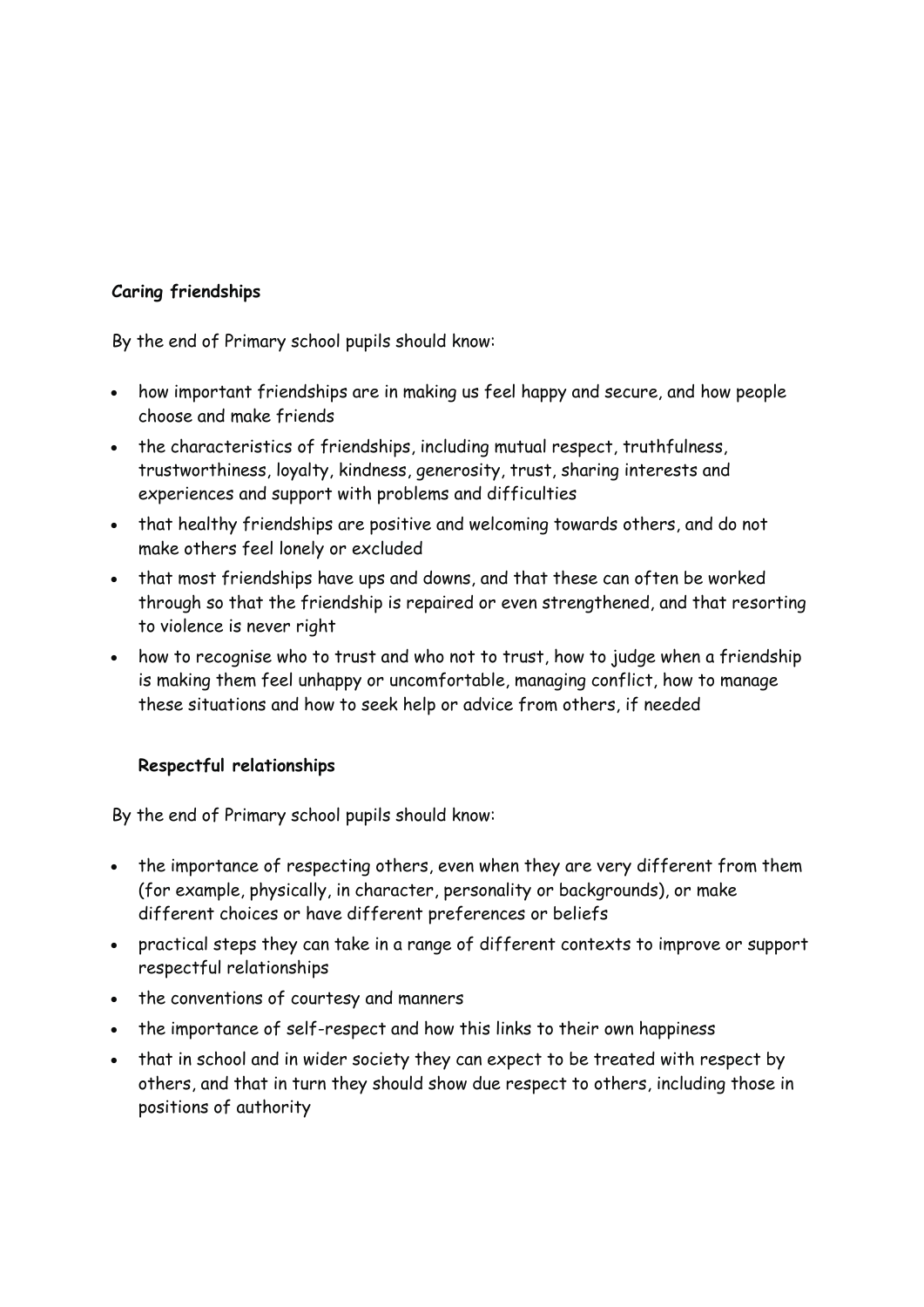- about different types of bullying (including cyberbullying), the impact of bullying, responsibilities of bystanders (primarily reporting bullying to an adult) and how to get help
- what a stereotype is, and how stereotypes can be unfair, negative or destructive
- the importance of permission-seeking and giving in relationships with friends, peers and adults

## **Online relationships**

By the end of Primary school pupils should know:

- that people sometimes behave differently online, including by pretending to be someone they are not
- that the same principles apply to online relationships as to face-to-face relationships, including the importance of respect for others online including when we are anonymous
- the rules and principles for keeping safe online, how to recognise risks, harmful content and contact, and how to report them
- how to critically consider their online friendships and sources of information including awareness of the risks associated with people they have never met
- how information and data is shared and used online

#### **Being safe**

- what sorts of boundaries are appropriate in friendships with peers and others (including in a digital context)
- about the concept of privacy and the implications of it for both children and adults; including that it is not always right to keep secrets if they relate to being safe
- that each person's body belongs to them, and the differences between appropriate and inappropriate or unsafe physical, and other, contact
- how to respond safely and appropriately to adults they may encounter (in all contexts, including online) whom they do not know
- how to recognise and report feelings of being unsafe or feeling bad about any adult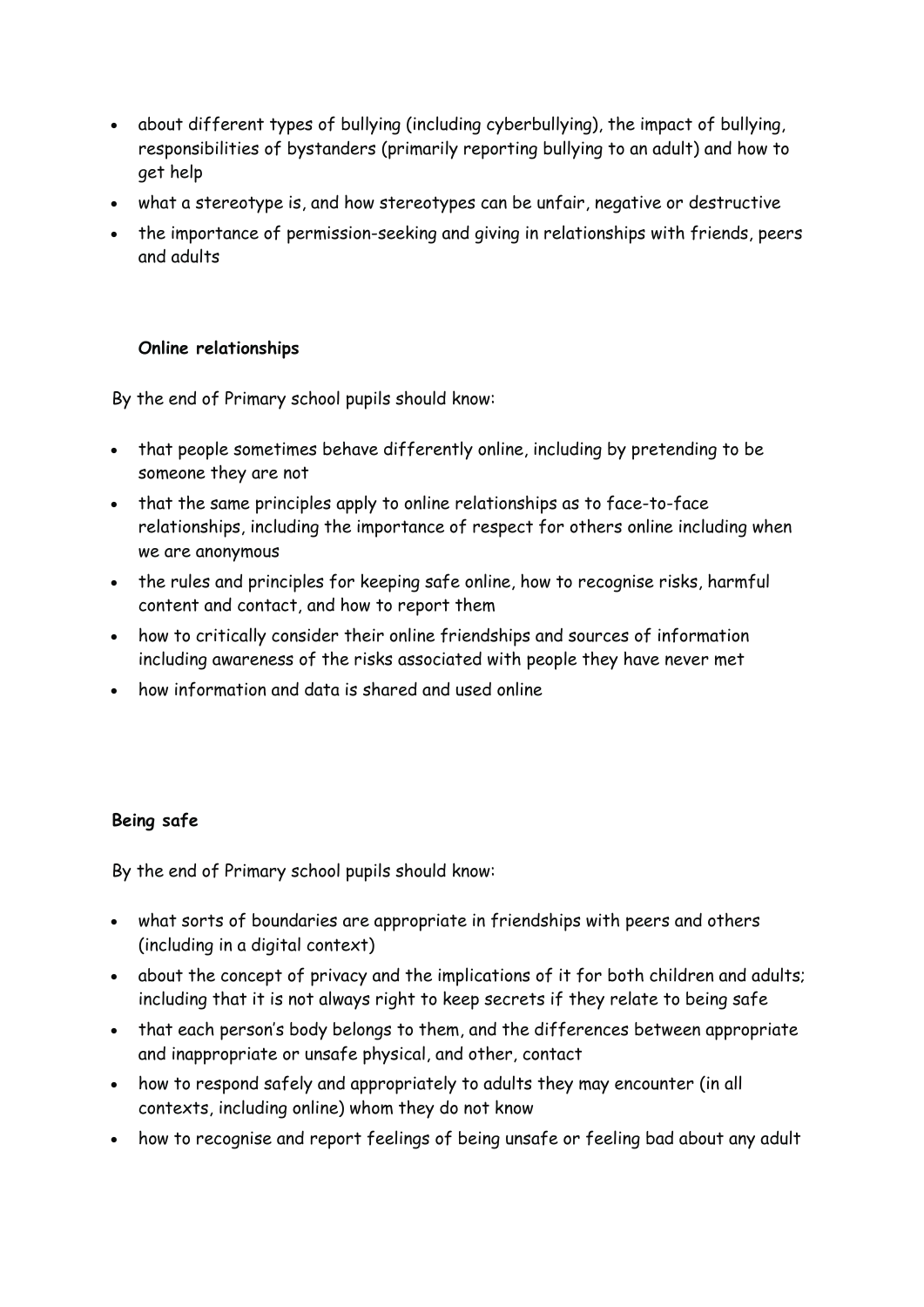- how to ask for advice or help for themselves or others, and to keep trying until they are heard,
- how to report concerns or abuse, and the vocabulary and confidence needed to do so
- where to get advice, for example family, school or other sources

## **Physical Health and Mental wellbeing**

The aim of teaching pupils about physical health and mental wellbeing is to give them the information that they need to make good decisions about their own health and wellbeing. It should enable them to recognise what is normal and what is an issue in themselves and others and, when issues arise, know how to seek support as early as possible from appropriate sources.

Physical health and mental wellbeing are interlinked, and it is important that pupils understand that good physical health contributes to good mental wellbeing, and vice versa.

#### **Mental wellbeing**

- that mental wellbeing is a normal part of daily life, in the same way as physical health
- that there is a normal range of emotions (e.g. happiness, sadness, anger, fear, surprise, nervousness) and scale of emotions that all humans experience in relation to different experiences and situations
- how to recognise and talk about their emotions, including having a varied vocabulary of words to use when talking about their own and others' feelings
- how to judge whether what they are feeling and how they are behaving is appropriate and proportionate
- the benefits of physical exercise, time outdoors, community participation, voluntary and service-based activity on mental wellbeing and happiness
- simple self-care techniques, including the importance of rest, time spent with friends and family and the benefits of hobbies and interests
- isolation and loneliness can affect children and that it is very important for children to discuss their feelings with an adult and seek support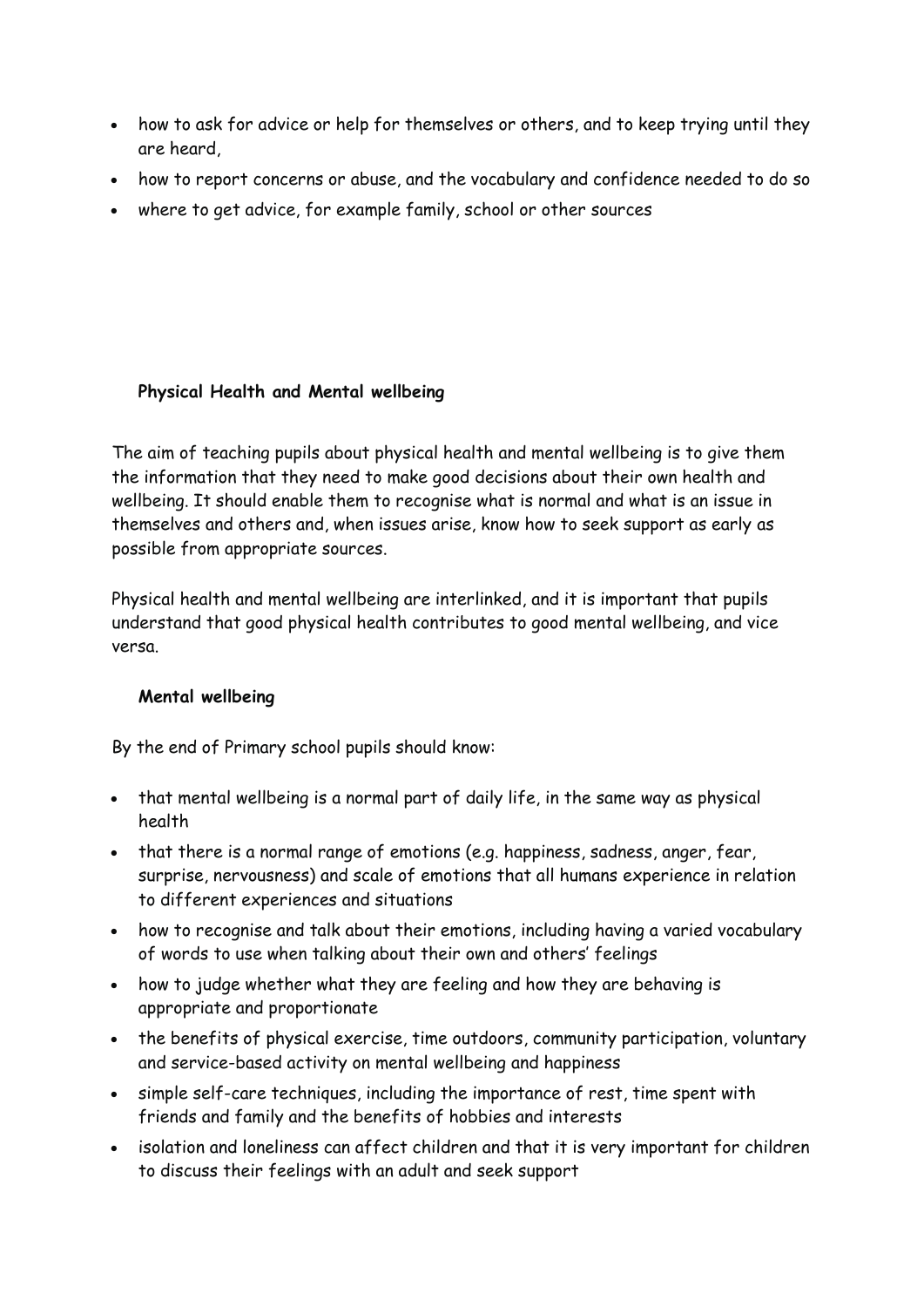- that bullying (including cyberbullying) has a negative and often lasting impact on mental wellbeing
- where and how to seek support (including recognising the triggers for seeking support), including whom in school they should speak to if they are worried about their own or someone else's mental wellbeing or ability to control their emotions (including issues arising online)
- it is common for people to experience mental ill health. For many people who do, the problems can be resolved if the right support is made available, especially if accessed early enough

## **Internet safety and harms**

By the end of Primary school pupils should know:

- that for most people the internet is an integral part of life and has many benefits
- about the benefits of rationing time spent online, the risks of excessive time spent on electronic devices and the impact of positive and negative content online on their own and others' mental and physical wellbeing
- how to consider the effect of their online actions on others and know how to recognise and display respectful behaviour online and the importance of keeping personal information private
- why social media, some computer games and online gaming, for example, are age restricted
- that the internet can also be a negative place where online abuse, trolling, bullying and harassment can take place, which can have a negative impact on mental health
- how to be a discerning consumer of information online including understanding that information, including that from search engines, is ranked, selected and targeted
- where and how to report concerns and get support with issues online

#### **Physical health and fitness**

By the end of Primary school pupils should know:

• the characteristics and mental and physical benefits of an active lifestyle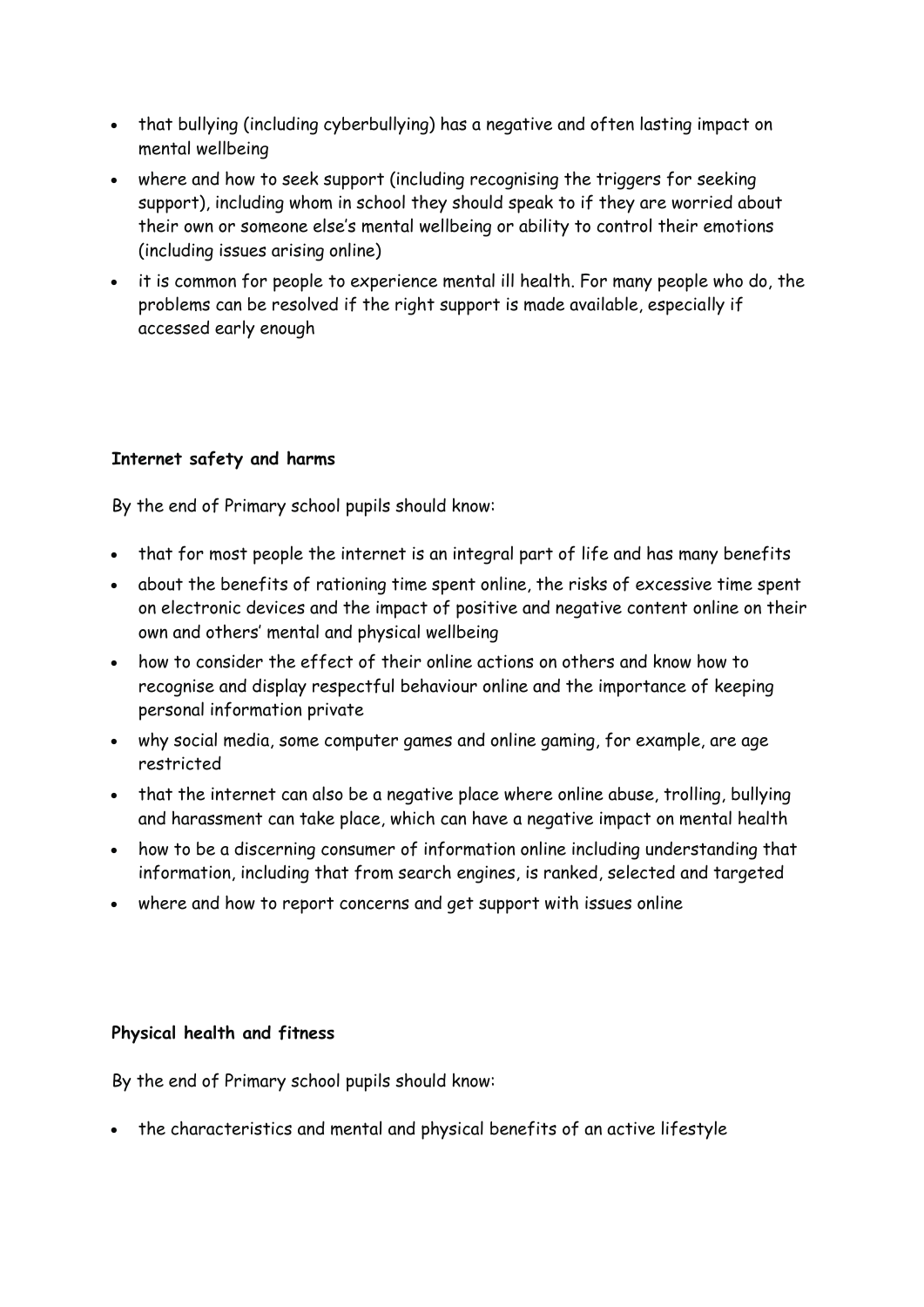- the importance of building regular exercise into daily and weekly routines and how to achieve this; for example walking or cycling to school, a daily active mile or other forms of regular, vigorous exercise
- the risks associated with an inactive lifestyle (including obesity)
- how and when to seek support including which adults to speak to in school if they are worried about their health

# **Healthy eating**

By the end of Primary school pupils should know:

- what constitutes a healthy diet (including understanding calories and other nutritional content)
- the principles of planning and preparing a range of healthy meals
- the characteristics of a poor diet and risks associated with unhealthy eating (including, for example, obesity and tooth decay) and other behaviours (e.g. the impact of alcohol on diet or health)

#### **Drugs, alcohol and tobacco**

By the end of Primary school pupils should know:

 the facts about legal and illegal harmful substances and associated risks, including smoking, alcohol use and drug-taking

#### **Health and prevention**